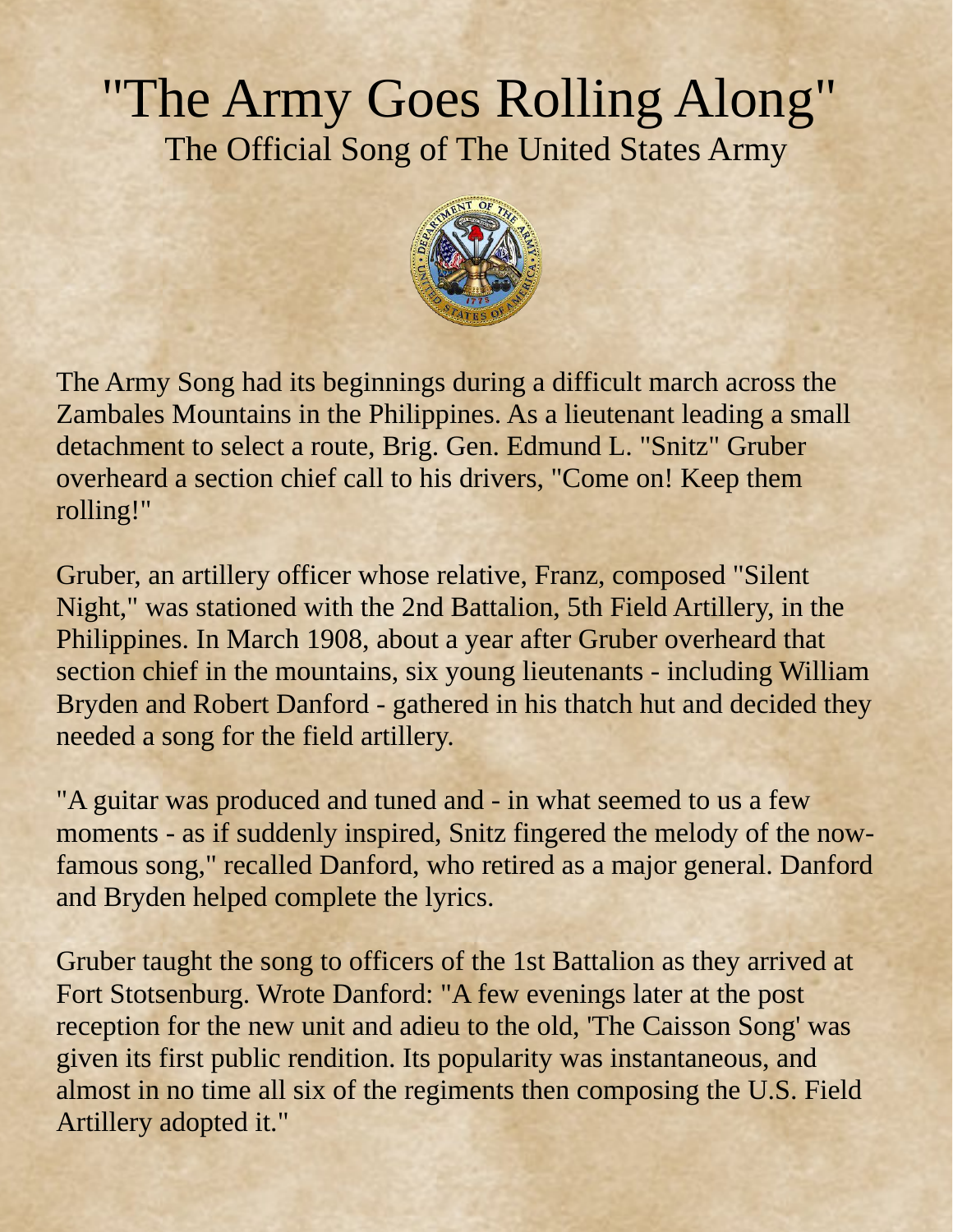During the last days of World War I, senior artillery leaders wanted an official marching song. An artillery officer who did not know Gruber and thought "The Caisson Song" dated back to the Civil War, gave the piece to noted composer and bandmaster John Philip Sousa and asked him to fix it up.



Sousa incorporated Gruber's piece into his composition, which he titled, "The U.S. Field Artillery March" - a few beginning measures being his own and the balance from Gruber.

The resulting song became a blockbuster record during World War I, selling about 750,000 copies. Gruber heard of it and asked Sousa, "How about some money, since I wrote the song?" Embarrassed, the innocent Sousa made certain Gruber got his royalties.

In 1948, the Army conducted a nationwide contest to come up with its own official song. None of the five winners achieved any notable popularity. In 1952, the secretary of the Army appealed to the music industry for a composition. Composers submitted an avalanche of more than 800 songs.

But no submission sparkled enough to be accepted. So a soldier music adviser in the Adjutant General's office was asked to try his hand at it. As a result, H.W. Arberg adapted "The Caisson Song" to become the official U.S. Army song, "The Army Goes Rolling Along."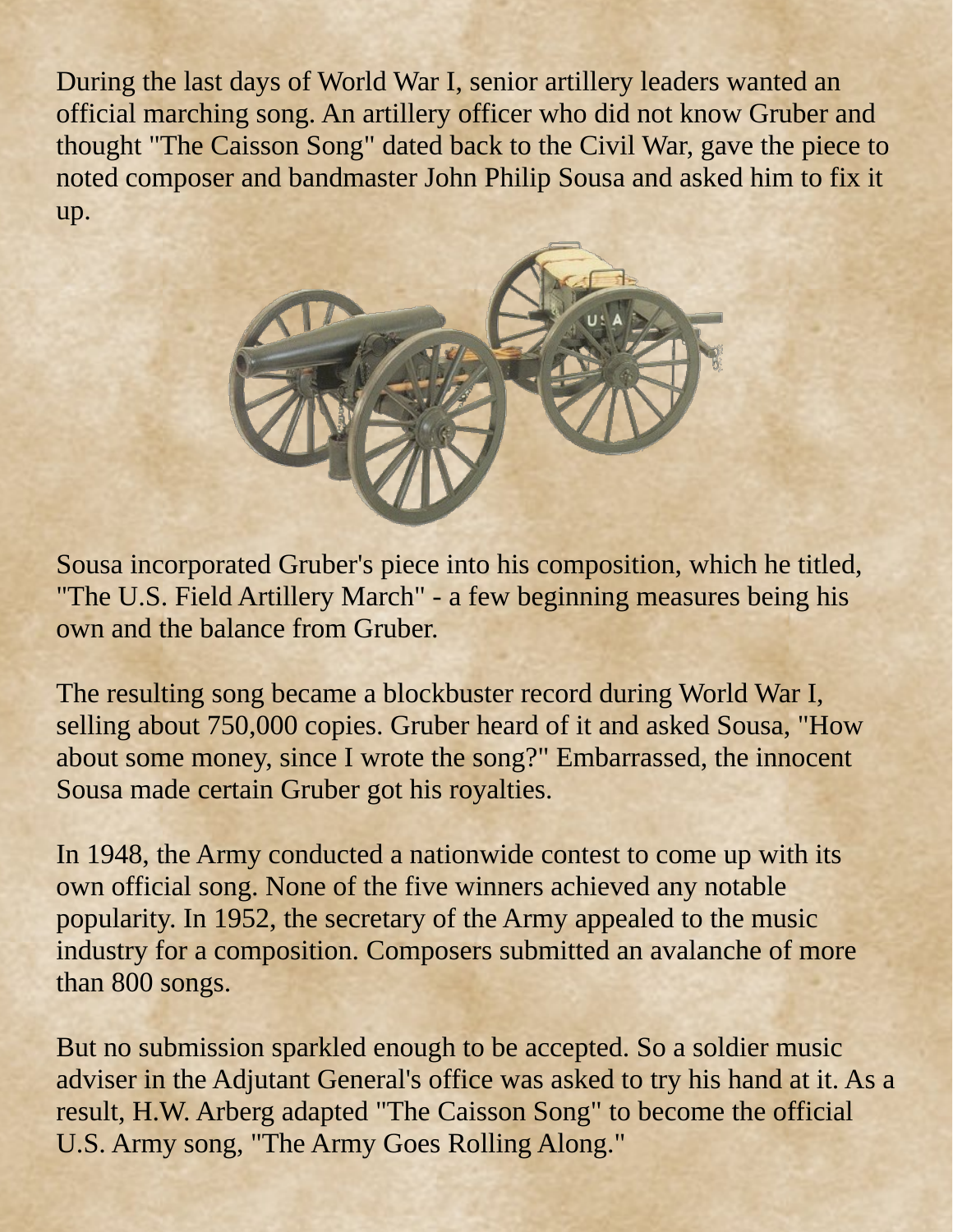It was adopted in 1956 as the official song of the Army and retitled, "The Army Goes Rolling Along." The current lyrics tell the story of our past, our present, and our future.

The "Army Goes Rolling Along" is played at the conclusion of every U.S. Army ceremony and all Soldiers are expected to stand and sing. The song should be performed with a short introduction to permit all to stand, followed by the Verse, the Chorus, and the Refrain. When performed as part of a medley of Service songs, the following Department of Defense guidance applies:

> The order of performance for Service songs is: Army: "The Army Goes Rolling Along" Marine Corps: "The Marine's Hymn" Navy: "Anchors Aweigh" Air Force: "Official U.S. Air Force Song" Coast Guard: "Semper Paratus"

The normal method of performing Service songs will be in the above order. However, certain occasions may call for the order to be reversed, such as in a medley featuring "The Army Goes Rolling Along" as the finale. This is authorized as long as the relative order of songs is maintained. Only medleys containing the service songs in an approved order of precedence will be performed by Army bands. Civilian music organizations are encouraged to follow the same order of preference. When performed as part of a Service song medley, the Army Song will normally include only the Chorus and the Refrain.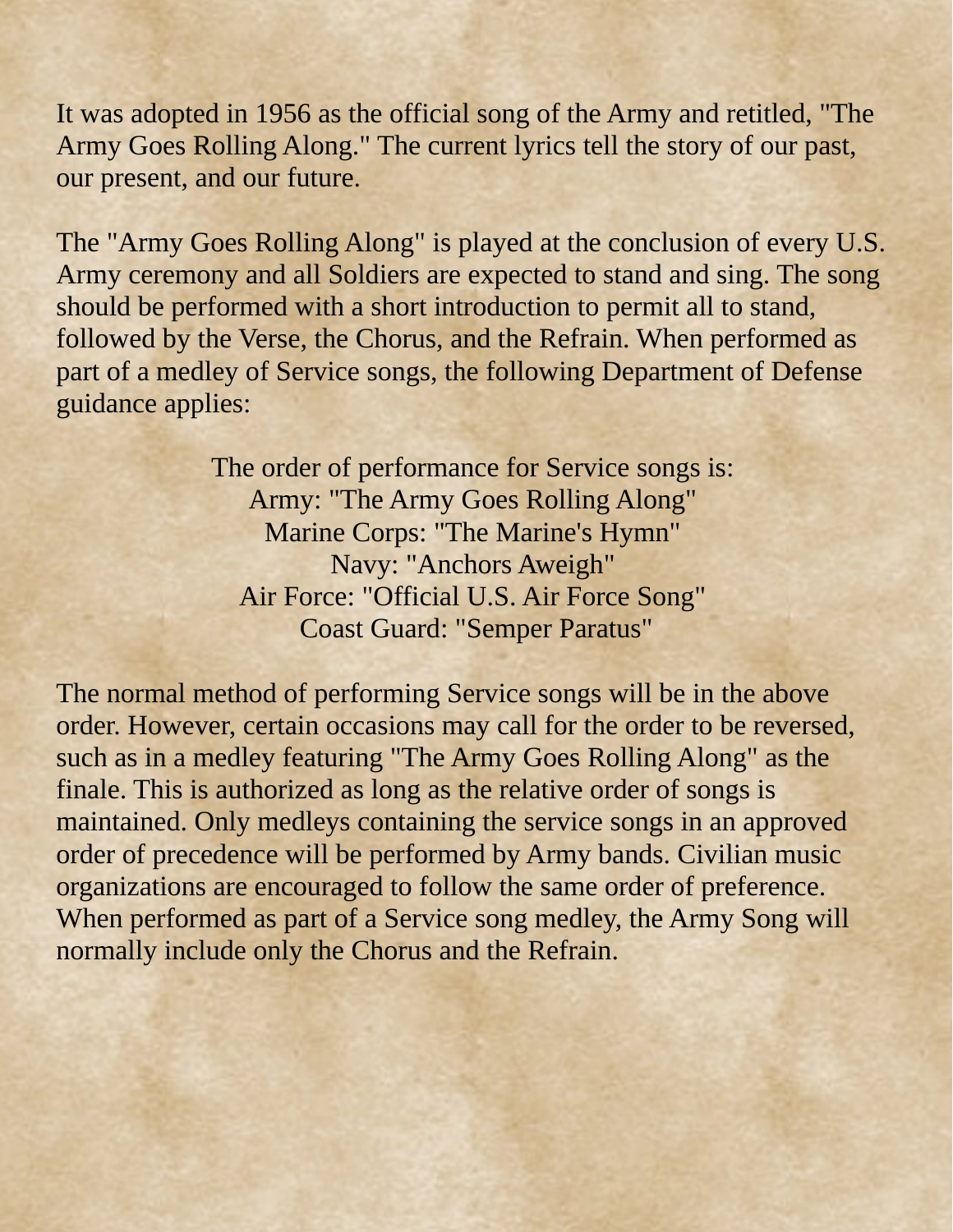## **Verse:**

March along, sing our song, with the Army of the free. Count the brave, count the true, who have fought to victory. We're the Army and proud of our name! We're the Army and proudly proclaim:

## **Chorus:**

First to fight for the right, And to build the Nation's might, And The Army Goes Rolling Along. Proud of all we have done, Fighting 'til the battle's won, And the Army Goes Rolling Along.

## **Refrain:**

Then it's hi! hi! hey! The Army's on its way. Count off the cadence loud and strong; For where'er we go, You will always know That The Army Goes Rolling Along.